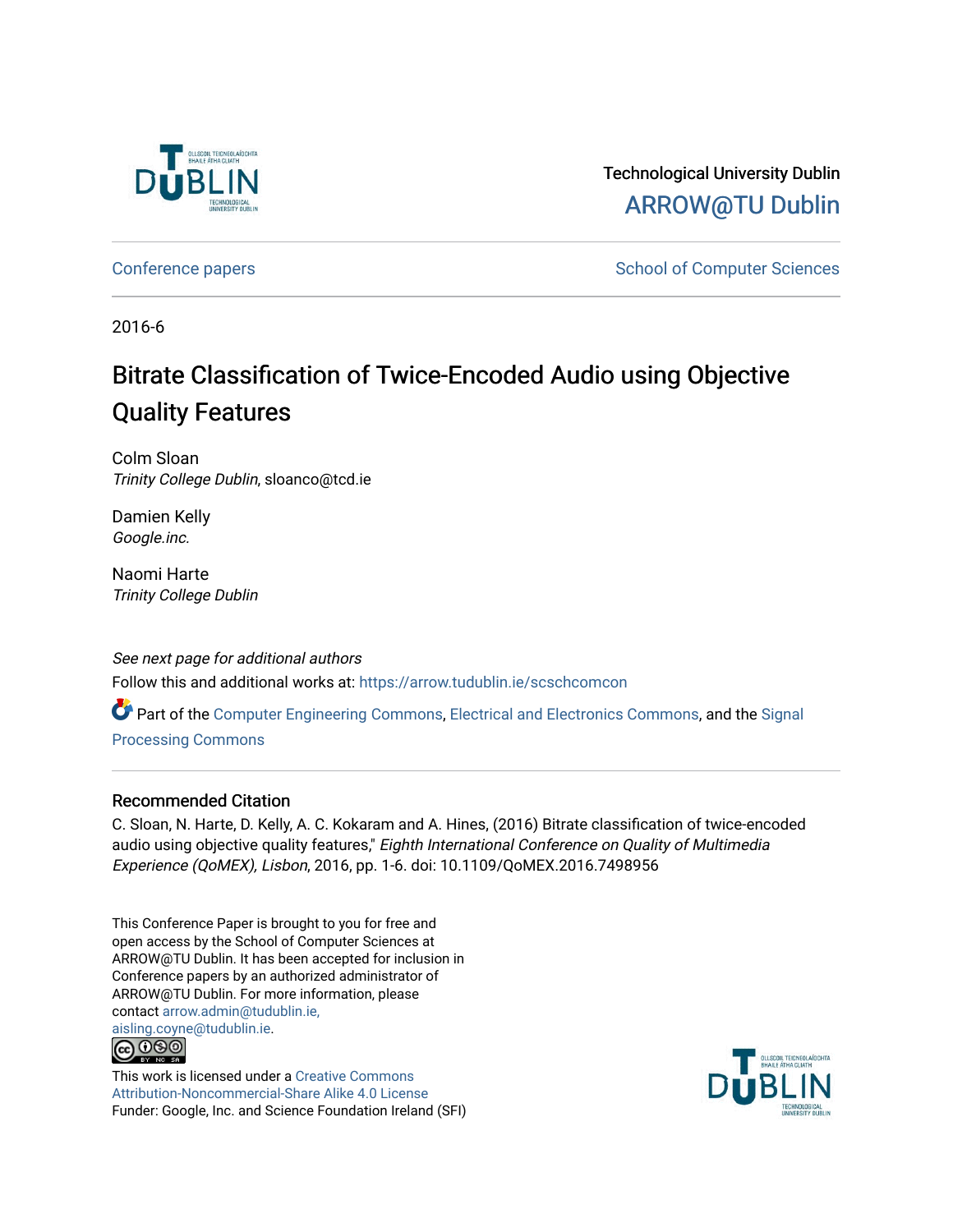## Authors

Colm Sloan, Damien Kelly, Naomi Harte, Anil C. Kokaram, and Andrew Hines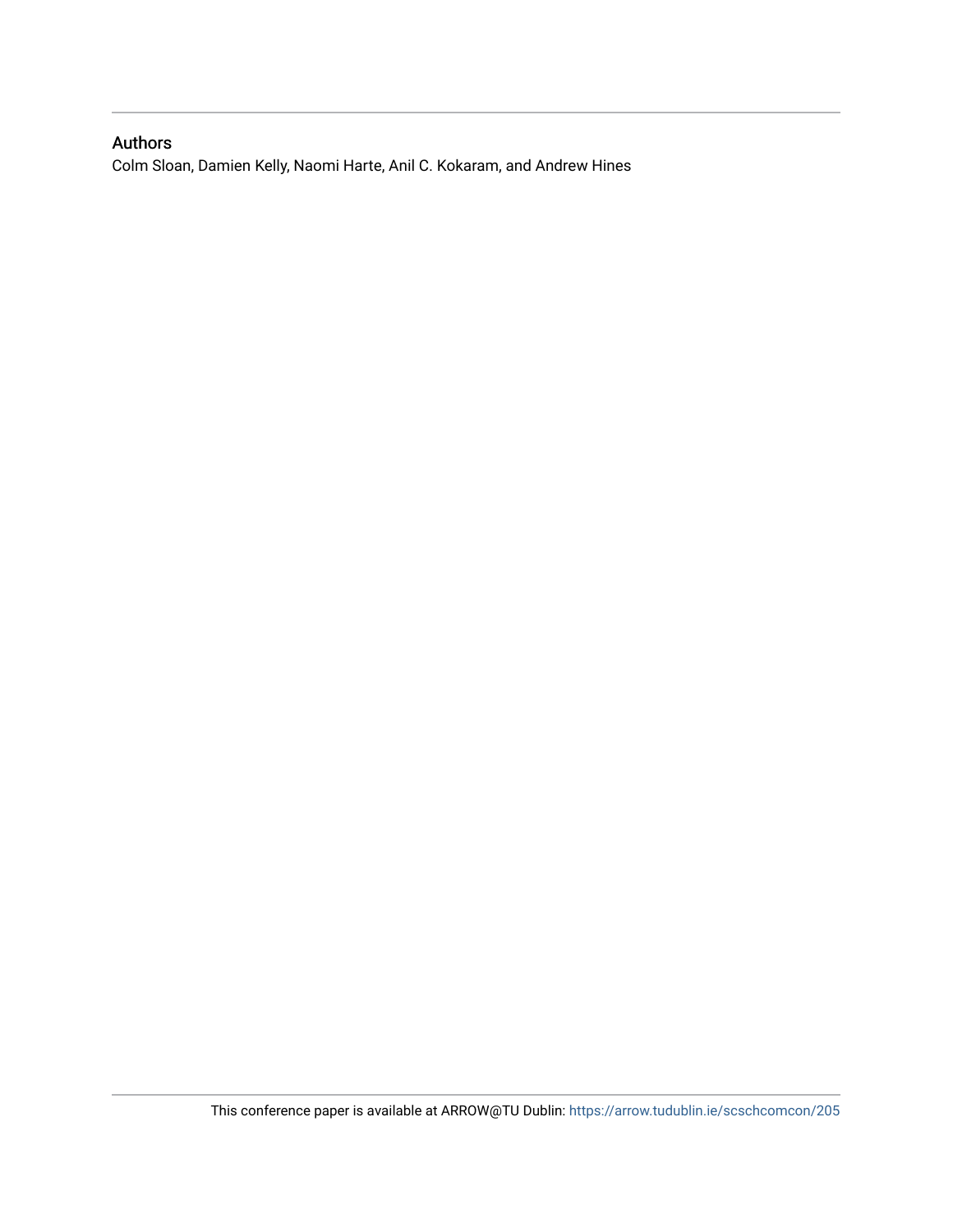# Bitrate Classification of Twice-Encoded Audio using Objective Quality Features

Colm Sloan<sup>∗</sup> , Naomi Harte<sup>∗</sup> , Damien Kelly† , Anil C. Kokaram† and Andrew Hines∗‡ <sup>∗</sup>Sigmedia, Department of Electronic and Electrical Engineering, Trinity College Dublin, Ireland †Google, Inc., Mountain View, CA, USA ‡School of Computing, Dublin Institute of Technology, Dublin, Ireland Email: sloanco@tcd.ie, andrew.hines@dit.ie

*Abstract*—When a user uploads audio files to a music streaming service, these files are subsequently re-encoded to lower bitrates to target different devices, e.g. low bitrate for mobile. To save time and bandwidth uploading files, some users encode their original files using a lossy codec. The metadata for these files cannot always be trusted as users might have encoded their files more than once. Determining the lowest bitrate of the files allows the streaming service to skip the process of encoding the files to bitrates higher than that of the uploaded files, saving on processing and storage space. This paper presents a model that uses quality predictions from ViSQOLAudio, a full reference objective audio quality metric, as features in combination with a multi-class support vector machine classifier. An experiment on twice-encoded files found that low bitrate codecs could be classified using audio quality features. The experiment also provides insights into the implications of multiple transcodes from a quality perspective.

#### I. INTRODUCTION

Streaming services such as Google Play Music and Sound-Cloud handle terabytes of audio data every week. These services aim to encode audio with a balance between quality of experience (QoE) [1] for the end user, the size of the encoded audio files, and the processing cost of the encoding. Users may upload files to a streaming service that have already been encoded because the user wants to reduce file size to decrease upload time. The same audio encoded as a 3 MB uncompressed WAV, a 510 KB 256kb/s AAC-LC, or a 250 KB 128 kb/s Opus all seem similar in quality to expert listeners [2]. Streaming services encode audio to a number of bitrates and formats to provide the best experience for users of different devices. For example, mobile users may prefer to compromise quality to limit bandwidth consumption. Services do not encode to bitrates higher than that of the uploaded files as there will be no increase in quality. Determining the lowest bitrate of the files allows the streaming service to forgo encoding the files to bitrates higher than that of the uploaded files, saving on processing and storage space.

A number of approaches have been taken to correctly classify the codec and bitrate used to encode audio that has been encoded multiple times. We will refer to the combination of codec and bitrate as the *treatment*. Deep learning has been used to detect if Adaptive Multi-Rate files have been reencoded, to alert for potential tampering [3]. Frame offsets have been used to detect MP3 files that have been re-encoded to a bitrate higher than the first encoding to advertise a quality they do not deliver [4]. Power spectral density was shown to identify lossy AAC-LC files that have been converted to lossless ALAC or FLAC files [5]. Another strategy measured the similarity between the modified discrete cosine transform histograms of once-encoded and twice-encoded MP3 files to determine the bitrate of the first pass for detecting tampering of the twice-encoded MP3 [6].

The two techniques most similar to ours are described in [7]. The first method uses a number of quality measures to train support vector machines (SVMs) to classify the bitrate of once-encoded audio files. The second method uses an analysis of an audio bit stream to train SVMs that predict the lowest encoded bitrate of twice-encoded MP3 files where the first encoded bitrate is higher than the second.

For twice encoded audio, it is more difficult to predict the lower bitrate used when the bitrate of the second-pass treatment is lower than the first-pass. Our experiments use audio quality measures with Multi-Class Support Vector Machines (MC-SVMs) for predicting the lowest encoded bitrate of twiceencoded files where the codec used of the first and second pass are different, and where the bitrates of the second encodings can be higher, the same, or lower than the bitrate of the first encoding. Additionally, we have used a wider collection of codecs and bitrates in our experimental evaluation than has been previously reported in the literature.

The technique proposed in this paper relies on treatments applied to multiple short samples and is seen as a first step toward an more robust model with fewer constraints.

This paper is structured as follows: Section II reflects on the impact of sample selection on audio quality and describes the audio dataset and experimental encoding scenarios used in this paper. Section III outlines the notation used in the paper before Section IV details the experiment to validate and then evaluate our approach. Section V discusses the results before we present conclusions in Section VI.

#### II. CONTENT-QUALITY RELATIONSHIP FOR CODECS

Experiments have shown that the perceived quality for a given treatment (bitrate and codec) can vary depending on the content of the audio sample [2]. This phenomena has also been observed using objective metrics [8] along with the fact that treatments with imperceptible quality differences are similarly ranked in terms of their predicted quality. As a result, only treatments that are perceptually different from the perspective 978-1-5090-0354-9/\$31.00  $\odot$ 2016 IEEE of the quality model will produce quality estimates with a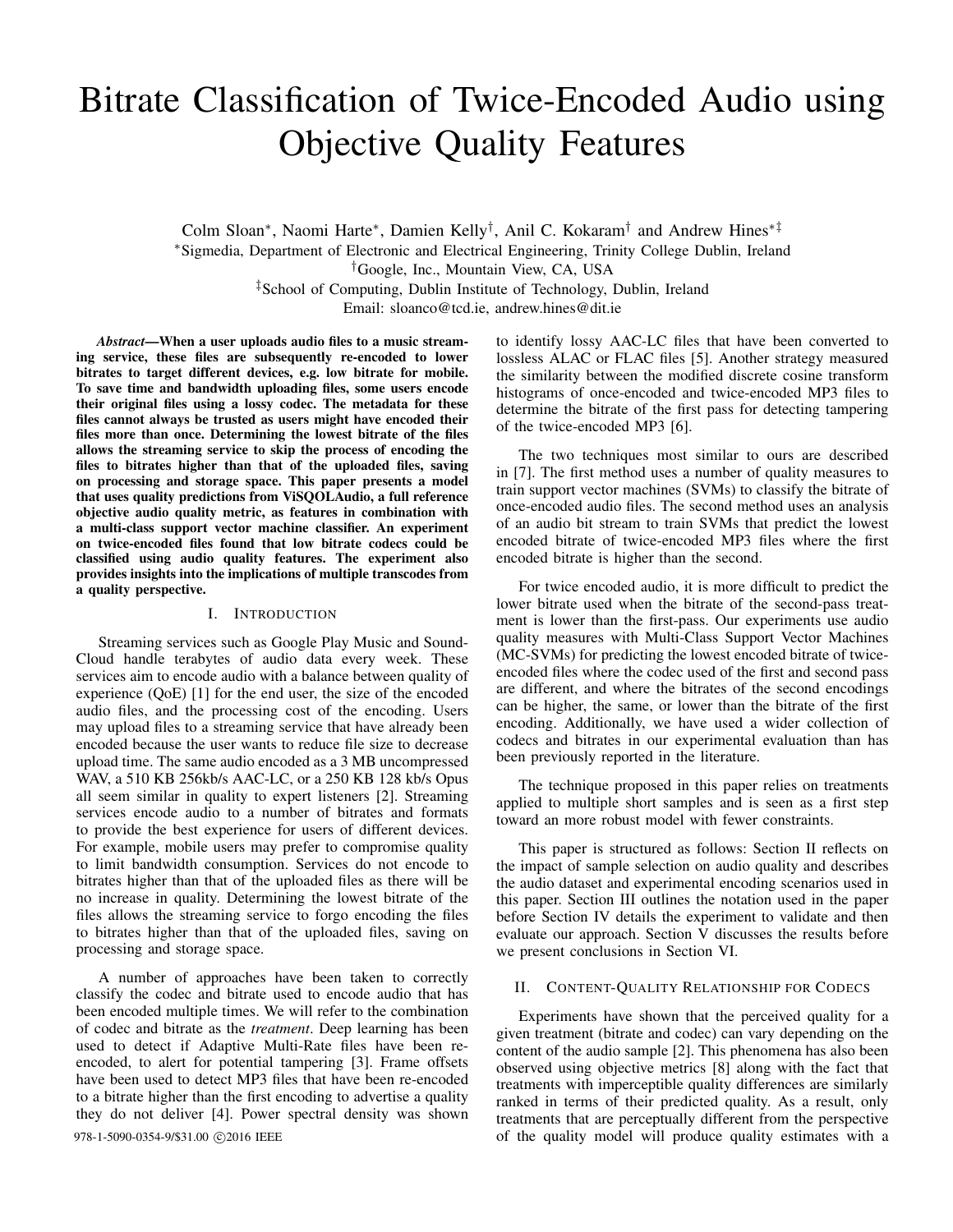

Fig. 1: ViSQOLAudio quality predictions. Demonstrates the variation in quality for treatment across different samples.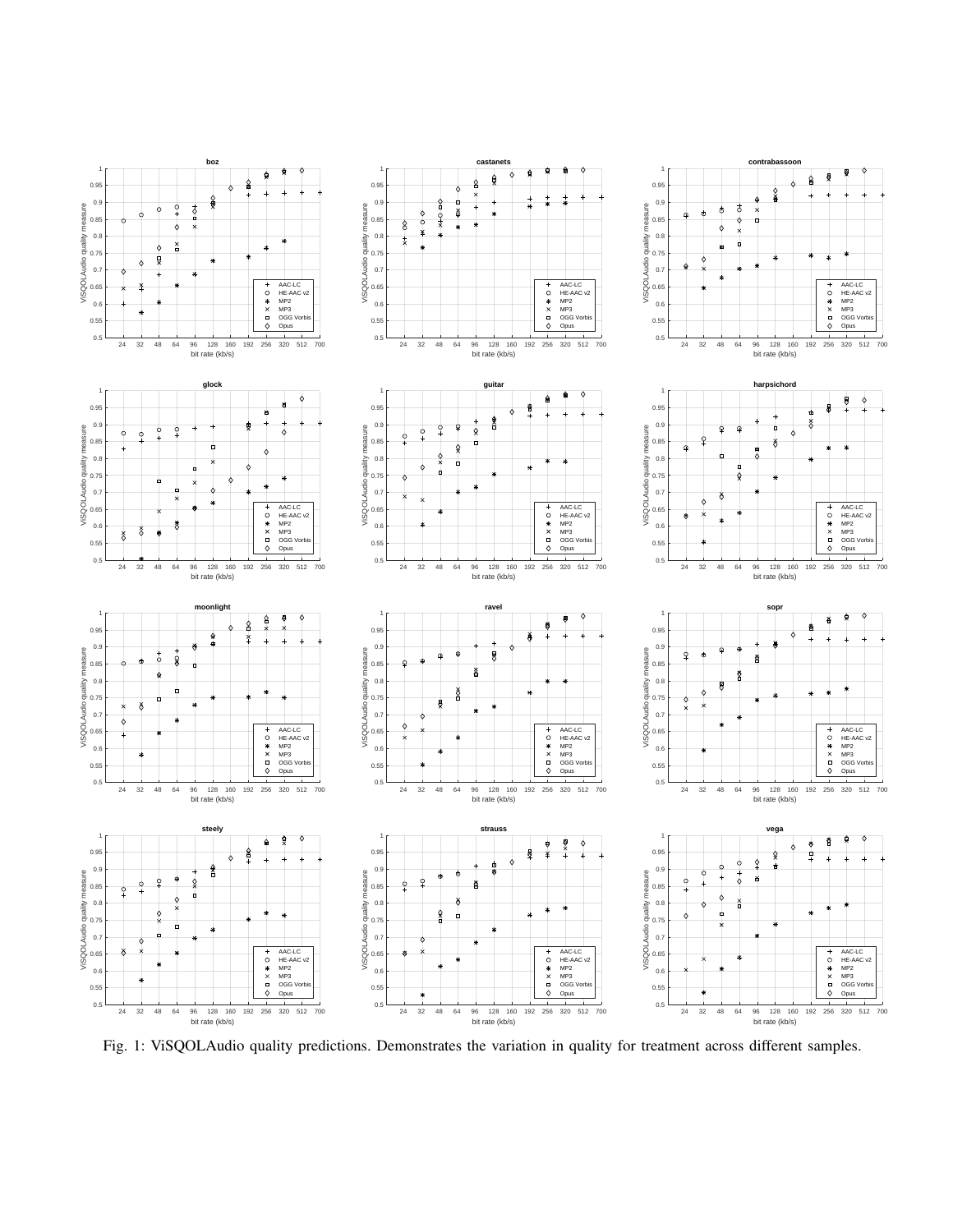TABLE I: Treatments used to encode the 12 uncompressed audio file samples to create the set of single-pass samples  $D<sup>1</sup>$ . Each  $\checkmark$  indicates a treatment that was used to train the MC-SVMs in the experiment in Section IV, where the set of ticked treatments is  $T<sup>1</sup>$ . Each  $\chi$  indicates treatments analysed in Section II that were found unsuitable for the experiment.

| codec           | <b>FFMPEG</b> encoder | bitrates(kb/s) |    |    |     |    |     |     |     |     |     |     |     |
|-----------------|-----------------------|----------------|----|----|-----|----|-----|-----|-----|-----|-----|-----|-----|
|                 |                       | 24             | 32 | 48 | -64 | 96 | .28 | 160 | 192 | 256 | 320 | 512 | 700 |
| AAC-LC          | libfdk_aac            |                |    |    |     |    |     |     |     |     |     |     |     |
| HE-ACC-v2       | libfdk aac            |                |    |    |     |    |     |     |     |     |     |     |     |
| MP <sub>2</sub> | libtwolame            |                |    |    |     |    |     |     |     |     |     |     |     |
| MP3             | libmp3lame            |                |    |    |     |    |     |     |     |     |     |     |     |
| Ogg Vorbis      | libvorbis             |                |    |    |     |    |     |     |     |     |     |     |     |
| Opus            | libopen               |                |    |    |     |    |     |     |     |     |     |     |     |

variation that can be used to develop treatment classification features.

A number of models exist that can be used to estimate the objective quality of audio and the QoE of a user listening to the audio [9]. ViSQOLAudio is a full-reference signal-based objective metric for measuring the quality of audio, where the quality measure is how similar a human subject would rate a reference audio file against a degraded audio file [8]. ViSQOLAudio was selected for use in this research because it has been shown to be accurate at estimating the quality of degraded audio files [8], though we could equally have used another objective metric in this proof-of-concept.

The uncompressed audio samples used in this paper are the same as those used in [2], and are described in Table II. These samples are used as references by ViSQOLAudio when calculating the quality of encoded (degraded) samples. The reference audio is uncompressed PCM WAV and the degraded audio is the reference audio encoded to some codec and at a lower bitrate. The uncompressed reference files consist of stereo music samples of 7 to 15 seconds in duration covering a variety of musical sounds. The clips were selected to cover a range of genres and instruments. The audio files in this set were sourced from CDs and the EBU music database [10] and were all originally 48 or 44.1 kHz, 16-bit stereo. PCM WAV files were created at 48 kHz for all files. These uncompressed samples were then encoded using FFMPEG using the treatments shown in Table I, which were selected because these treatments are typical of current digital audio broadcasting systems [11]. One second portions of audio for each sample were used as inputs to ViSQOLAudio. These one second samples were found to give similar quality estimates as to when the entire signal was used as input but required less processing time.

ViSQOLAudio predicts perceived audio quality by comparing a reference signal to a test signal. It has a three stage process: preprocessing, alignment, and comparison. It uses a Neurogram Similarity Index Measure (NSIM) [12] to compare spectrograms across critical frequency bands from 50 Hz to 16000 Hz and patches consisting of 30 0.016 s time frames and outputs a quality score between 0 and 1, with 1 signifying perfect quality. Although the samples are stereo, when predicting quality with ViSQOLAudio, only the audio in the left channel of the samples is considered.

Figure 1 is illustrative of the quality predictions from ViSQOLAudio using twelve samples. The bitrates are shown on the X-axis and the quality measure of a sample with a given treatment are shown along the Y-axis. A wide variation in quality across bitrates is evident. Generally, samples encoded at bitrates below 128 kb/s had a much wider variation in

TABLE II: Audio Samples

| Label         | <b>Music Type</b>           | Source     |
|---------------|-----------------------------|------------|
| boz.          | Rock/R&B (Boz Scaggs)       | CD         |
| steely        | Soft Rock (Steely Dan)      | CD         |
| castanets     | Castanets                   | EBU        |
| moonlight     | Piano (Moonlight Sonata)    | CD         |
| vega          | Vocals (Suzanne Vega)       | CD         |
| glock         | Glockenspiel                | <b>EBU</b> |
| contrabassoon | Arpeggio / Melodious Phrase | EBU        |
| harpsichord   | Arpeggio / Melodious Phrase | EBU        |
| sopr          | Soprano singer              | <b>EBU</b> |
| guitar        | Larry Coryell               | <b>EBU</b> |
| ravel         | Tzigane                     | <b>EBU</b> |
| strauss       | R. Strauss (Orchestra)      | <b>EBU</b> |



Fig. 2: The mean sample set quality per treatment, grouped by codec.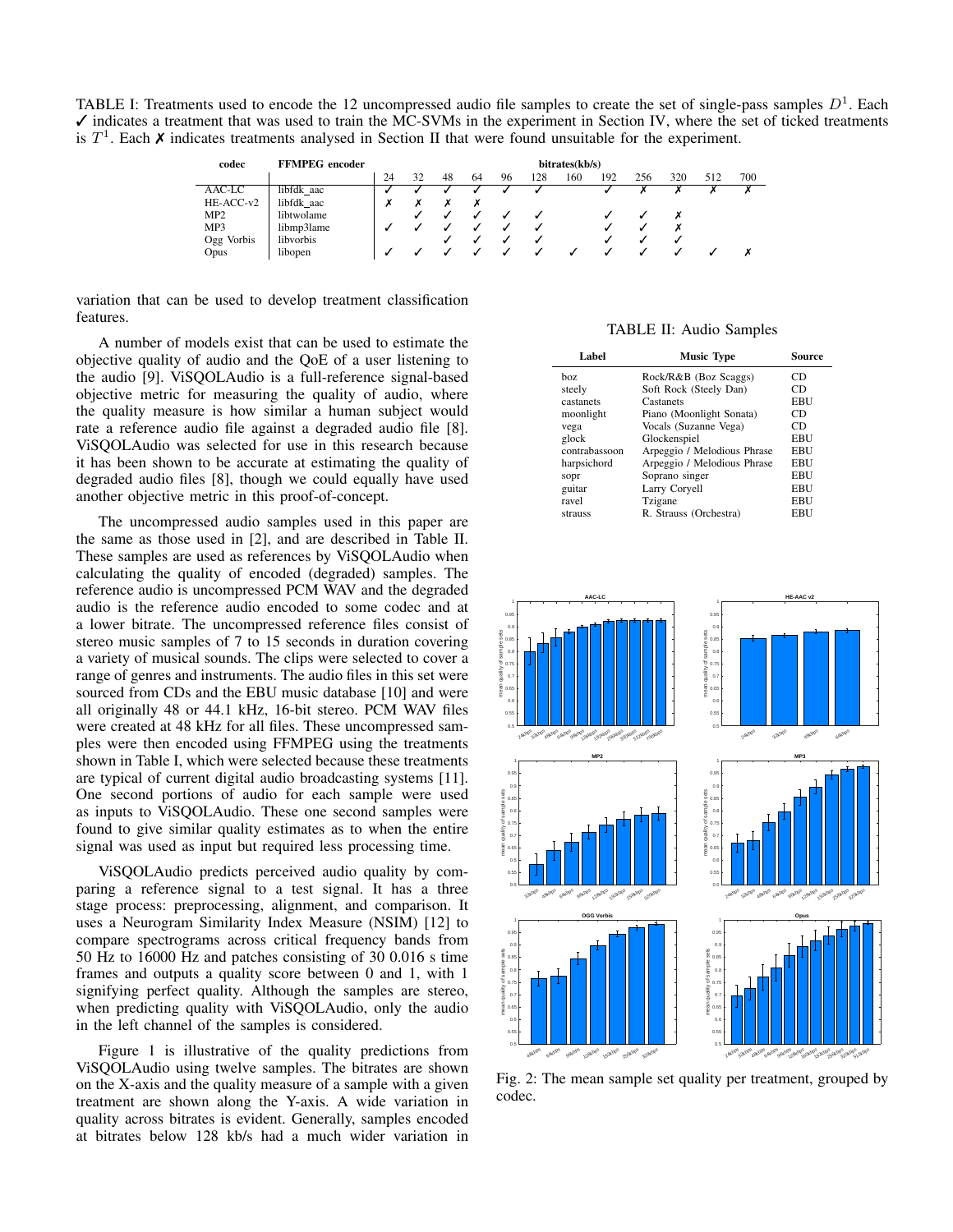

Fig. 3: Training and testing MC-SVMs to classify lowest encoded bitrate of two-pass samples.

predicted quality than those above 128 kb/s. Samples encoded using AAC-LC steadily increase in quality up to 128 kb/s but then make only marginal improvements in quality for higher bitrates. HE-AAC-v2 often had the highest quality across all bitrates from 24 kb/s to 64 kb/s, though the difference between quality scores for 24 kb/s and 64 kb/s were small. MP2 quality is lower across bitrates for the illustrated samples. MP3, Opus and Vorbis exhibit similar quality trends, with a steady improvement in predicted quality as bitrate increased, though Opus generally has the highest quality measures above 128 kb/s.

More generally, for each codec in Figure 2 the mean quality scores per bitrate is shown with 95% confidence interval error bars. The scores were calculated using 12 samples for a given treatment. As in Figure 1, there is a trend of quality increasing as treatment bitrate increases. The confidence interval also decreases as bitrates increase for all codecs except MP2 and HE-AAC-v2. It has been shown that expert human listeners cannot distinguish degraded audio quality from uncompressed when encoded at high bitrates [2]. This is reflected in the ViSQOLAudio quality predictions where the difference in mean quality for a treatment  $(Q_t)$  becomes very small at high bitrates for some codecs, e.g. MP3 at bitrates greater than 256 kb/s. As ViSQOLAudio cannot distinguish these high bitrate quality measures, it would not be possible for our proposed model to distinguish them based on ViSQOLAudio's objective quality predictions.

For this reason, the following treatments are excluded from our classification experiments A and B: MP2, MP3 where treatment bitrate  $t_b = 320$  kb/s, AAC-LC where  $t_b \ge 256$  kb/s, Opus where  $t_b = 700$  kb/s, and all HE-AAC-v2. The subset treatments  $T<sup>1</sup>$  used in these experiments are marked with a ✓in Table I.

#### III. METHODOLOGY

In this section, we will describe how the degraded samples are created, rated by ViSQOLAudio, and then used to train and test MC-SVMs that predict the lowest encoded bitrate of the degraded test samples. MC-SVM were used during the experiments because tests revealed MC-SVMs to be more accurate than regressions and other machine learning approaches.

Figure 3 presents two block diagrams that illustrate the training and testing setup for our model. The notation used in the figure and throughout the paper are introduced below. Superscript is used to denote if something belongs to once or twice-encoded information. For example,  $D<sup>1</sup>$  is the set of all degraded samples that have been encoded once, and  $D^2$  for sample sets encoded twice.

Degraded samples are created by passing a set of uncompressed reference samples  $R$  (described in Table II) into FFMPEG 2.3.6 with a number of treatments. For example, the reference samples with the treatment he48 will produce a sample set of each of the reference samples encoded with HE-AAC-v2 at 48 kb/s. The one-pass treatments are shown as tick marks in Table I and are used to create the one-pass degraded sample sets  $D<sup>1</sup>$ , which will be used to train the MC-SVMs.

The two-pass treatments  $T^2$  are illustrative combinations of treatments from  $T<sup>1</sup>$ , where the first pass codec and second pass codec are different. The treatments in  $T^2$  are: AAC-LC to 24 kb/s MP3; AAC-LC to 128 kb/s Opus; MP3 to AAC-LC 256 kb/s; MP3 to Opus 64 kb/s; Opus to AAC-LC 64 kb/s; and Opus to MP3 48 kb/s, where all first-pass treatments were done at 24, 48, 64, 128 and 256 kb/s. These treatments are passed to FFMPEG with the reference sample set to create the set of two-pass samples  $D^2$ , which will be used to test the MC-SVMs.

Every sample in a set has its quality rated using ViSQOL-Audio. A quality measure for any encoded sample is generated by presenting ViSQOLAudio with the sample for comparison to the relevant original reference from the set  $R$ . The output is a quality measure from 0 to 1, e.g. ViSQOLAudio( $box_{ref}$ ,  $box_{he24}$ )  $\rightarrow$  0.8. For each degraded sample set, a vector of 12 quality measures is generated, one for each of the 12 samples in the sample set. This will later be used as a feature vector for the MC-SVMs. The set of quality measure vectors is  $Q^1$  for all sample sets in  $D^1$ , and  $\overline{Q}^2$  for all sample sets in  $D^2$ .

One MC-SVM is created per codec to classify the bitrate of samples. Each MC-SVM model consists of a collection of SVMs, one for each bitrate we classify with. For example, in the HE-AAC-v2 MC-SVM, there are four SVMs to classify bitrates: 24, 32, 48, and 64 kb/s. The label for an observation is 1 if the quality vector was generated from a sample set that the SVM is trained to recognise, and 0 otherwise. For example, if the SVM is trained to recognise a sample set encoded with he<sub>24</sub>, only a quality measure vector generated from the sample set encoded as he24 will be labelled with 1. The SVMs use MATLAB (R2015b) default parameters with a radial kernel.

To find the best MC-SVM for classifying sample sets encoded with a particular codec, an MC-SVM is trained for every combination of quality measures in the quality measure vectors of  $Q<sup>1</sup>$ . For example, one MC-SVM is trained using only Opus *boz* quality measures and another using only Opus *castanets* and *steely* quality measures.

To find which MC-SVMs work best for classifying the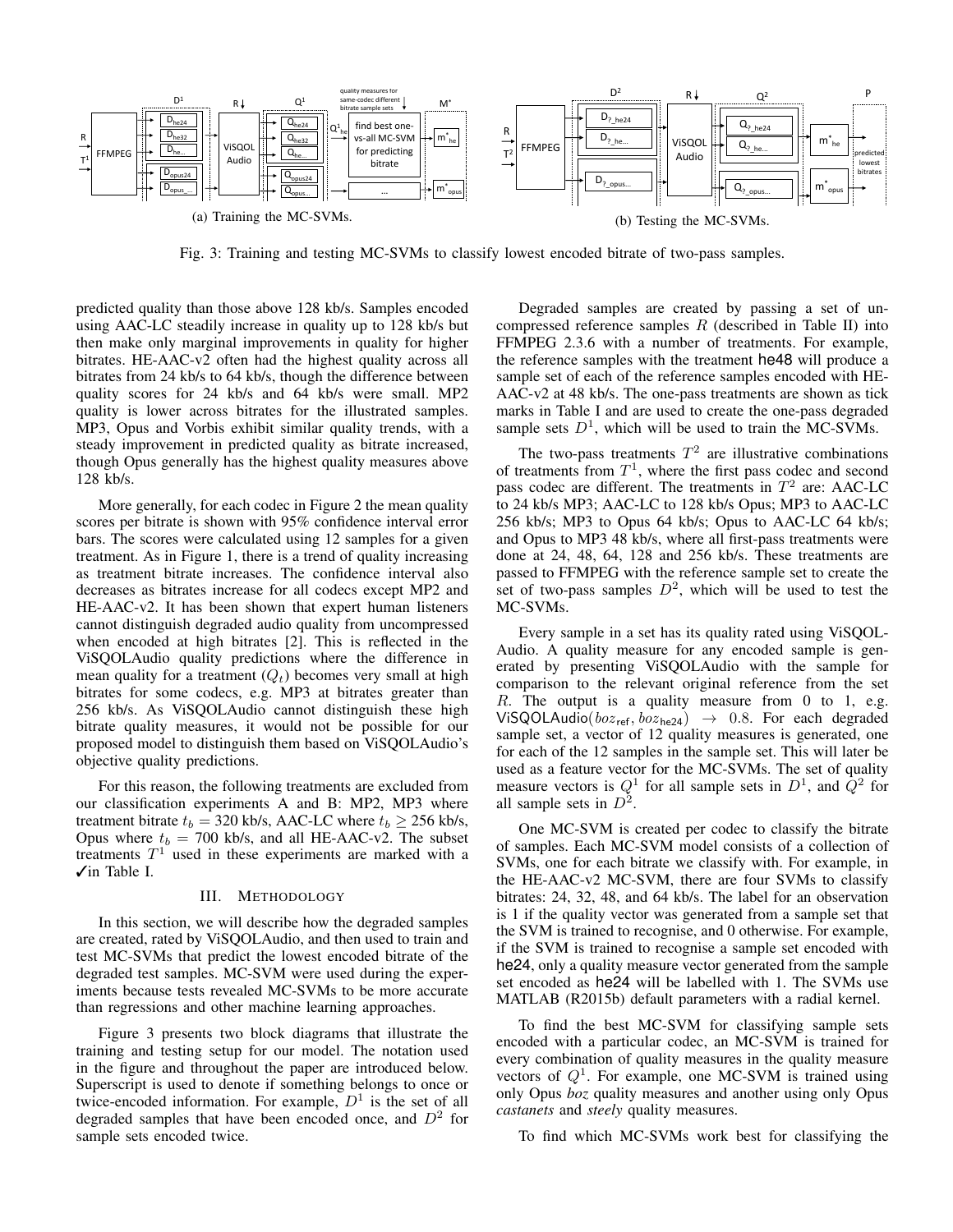

Fig. 4: Predicted lowest bitrate for the most accurate Ogg-Vorbis MC-SVM  $m^*_{\text{vorbis}}$ . Misclassifications only occur at high bitrates.

lowest encoded bitrate of two-pass samples, a set of twopass sample sets is created from the reference set where the first pass treatment is a treatment in  $T<sup>1</sup>$  and the second pass treatment has the same codec as the first treatment but at a different bitrate. These two-pass same-codec-different-bitrate sample sets are input to ViSQOLAudio which outputs their quality measures, which are used to test the MC-SVMs. The MC-SVMs that are most accurate at classifying for a particular codec are stored as  $M^* = \{m*_{\text{aaclc}}, ..., m*_{\text{opus}}\}.$ 

The visualisation of the confusion matrix of the predicted versus the actual lowest encoded bitrates for the most accurate Ogg-Vorbis MC-SVM  $m^*_{\text{vorbis}}$  is shown in Figure 4. The bitrates that the model is trained to classify are shown on the Y-axis and the two bitrate encodings for the tested sample sets is shown on the X-axis. The figure shows that even the best classifiers misclassified high bitrate encodings due to similarities in quality to other high bitrate encodings, as illustrated in the Ogg-Vorbis misclassification of the sample set twice passed at 320 kb/s.

#### IV. EXPERIMENT

In this experiment,  $M^*$  is used to predict the lowest encoded bitrate for the two-pass samples  $D<sup>2</sup>$  using their quality measures  $Q^2$ . The treatment of the second pass is known, as it is available from the audio files metadata, but the treatment of the first pass (both codec and bitrate) is unknown.

The treatments used in the experiments are: AAC-LC to 24 kb/s MP3; AAC-LC to 128 kb/s Opus; MP3 to AAC-LC 256 kb/s; MP3 to Opus 64 kb/s; Opus to AAC-LC 64 kb/s; and Opus to MP3 48 kb/s, where all first-pass treatments were done at 24, 48, 64, 128 and 256 kb/s. As an exhaustive search was infeasible, these treatments were selected because they cover a wide range of bit rates and codecs.

TABLE III: Accuracy for most accurate MC-SVMs for each sample set when tested on  $Q^2$ . First-pass treatment was performed for all bitrates tested for that codec.

| treatment               | <b>MC-SVM</b><br>classified with | <b>MC-SVM</b><br>accuracy<br>$($ %) |
|-------------------------|----------------------------------|-------------------------------------|
| $AAC$ -LC to MP3 24 $k$ | MP3                              | 100                                 |
| AAC-LC to Opus 128k     | Opus                             | 40                                  |
| MP3 to AAC-LC 256k      | $AAC-LC$                         | 80                                  |
| MP3 to Opus 64k         | Opus                             | 40                                  |
| Opus to AAC-LC 64k      | $AAC-LC$                         | 60                                  |
| Opus to MP3 48k         | MP3                              | 100                                 |

The visualisation of the confusion matrix of the predicted versus the actual lowest encoded bitrates in the experiment is shown in Figure 5b. Although the accuracies from Table III are mixed, the behaviour of the predictions is consistent. Of the predictions, only 2 out of the 25 tested were wrong by more than one bitrate range, shown in Figure 5b. For all but two of the misclassifications (Figures 5d and 5e), the predicted lowest bitrate was lower than the actual lowest bitrate. Predictions where the lowest encoded bitrate was 48 kb/s or lower were more accurate than higher bitrate predictions because difference in quality between 24 and 48, and 48 and 96 kb/s is larger than the difference between higher bitrates.

#### V. DISCUSSION

Though it is well known that quality changes with encoded bitrate and codec, this paper has highlighted that quality varies considerably with the samples used (as illustrated in Figure 1). We also observed a quality threshold for certain codecs after which an increase bitrate had no effect on quality. The threshold limits the use of a previously derived quality metric as a predictor of treatment and suggests that this metric alone should not be used to differentiate bitrates for treatments.

It also suggests that to optimise storage at the expense of additional pre-processing on upload, audio content could be analysed to optimise quality in codec selection, e.g. a speech codec for speech audio.

The experiment showed that our model is able to identify the lowest encoded bitrate of sample sets, usually to within one range of bitrate, for two-pass samples sets across a range of bitrates where the first pass used a codec different to that of the second pass. Almost all of the misclassifications observed in the experiment underestimated the actual bitrate. This suggests that enough quality is lost during cross-codec encoding that an expert listener would believe that the encoded bitrate is lower than it actually is. To compensate for this, rather than using the quality measure of single-pass samples to train the MC-SVMs, we could use the same quality measures but with their values reduced to reflect the loss of quality that would occur during a second encoding.

The experiment considered a range of 5 different bitrates with levels of quality that are not always very different from that of the bitrates adjacent them in the range. The results of the experiment suggest that our model would perform better for a service with a smaller range of bitrates .